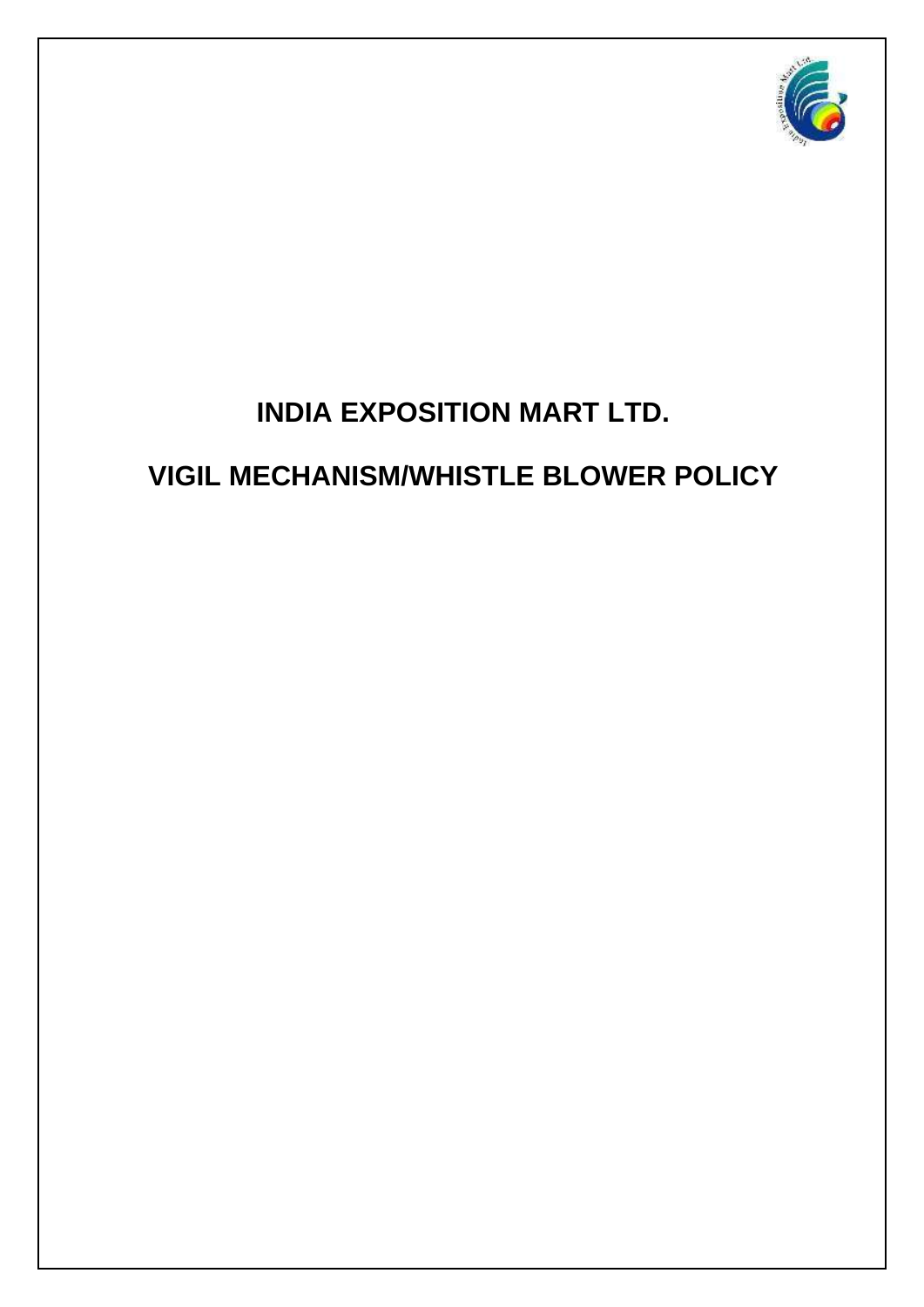

## **1. INTRODUCTION**

As per Section 177 (9) of the Companies Act, 2013 ("Act") India Exposition Mart Ltd. **(the "Company")** has formulated and adopted a policy to be named as "**Vigil Mechanism/Whistle Blower Policy**" ("**the Policy**") by passing a Board resolution on December 29, 2021.

The Company believes in conducting the affairs of its personnel in a fair and transparent manner by assuming highest standards of honesty, integrity, professionalism and ethical behaviour.

IEML is strongly dedicated towards developing a culture which is safe for all employees to raise concerns about any poor or unacceptable practice and any event of misconduct or violation of law in force.

Section 177 of the Companies Act, 2013 and the rules made thereunder requires every listed companyand such class or classes of companies, as may be prescribed to establish a vigil mechanism for the directors and employees to report genuine concerns in such manner as may be prescribed. Further, the SEBI (Listing Obligations and Disclosure Requirements) Regulations, 2015, *inter alia*, provides for all listed companies to establish a mechanism called 'Whistle Blower Policy' for employees to reportto the management instances of unethical behavior, actual or suspected, fraud or violation of the company's code of conduct and to freely communicate concerns with respect to illegal or unethical practices that might be being carried out in their companies. Such a vigil mechanism shall provide for adequate safeguards against victimization of persons who use such mechanism and make provision for direct access to the chairperson of the Audit Committee in appropriate. The Policy is hereby devised to provide adequate safeguards against victimizationof employees and directors who avail of the vigil mechanism and also provide for direct accessto the Chairperson of the Audit Committee or the director nominated to play the role of Audit Committee, as the case may be, in exceptional cases.

## **2. OBJECTIVE**

This policy seeks the support of India Exposition Mart Ltd. employees, channel partners and vendors to report Significant deviations from key management policies and report any noncompliance and wrong practices or wrong doings, e.g., unethical behavior, fraud, violation of law, inappropriate behavior / conduct etc and further provide for direct access to the Chairperson of the Audit Committee in exceptional situations.

## **3. POLICY**

The Vigil Mechanism / Whistle Blower policy aims to cover critical concerns that could have severe impact on the operations and performance of the business of the company. Vigil (Whistle Blower) mechanism provides a channel to the employees and directors to report to the management concerns ethical behavior, actual or suspected fraud or violation of the code of conduct mechanism provides for adequate safeguards against victimization of employees and Directors to avail of the mechanism and provide for direct access to the Chairman of the Audit Committee in exceptional cases.

The policy neither release employees from their duty of confidentiality in the course of their work nor can it be used as a route for raising malicious or unfounded allegations against people in authority and / or colleagues in general.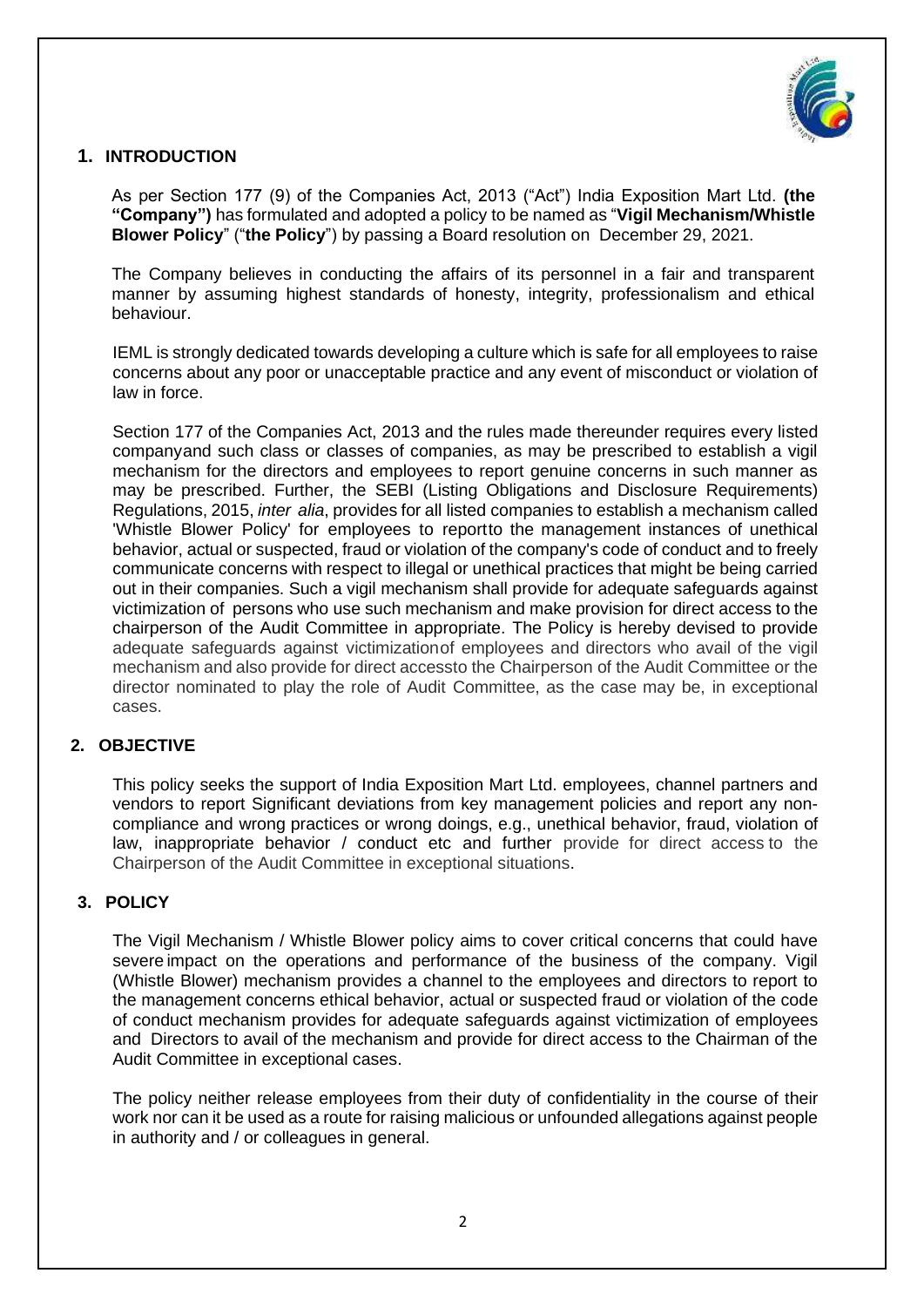

## **4. SCOPE OF POLICY**

This Policy covers malpractices and events which have taken place / suspected to have taken place or such other activities on account of which the interest of the Company is affected and formally reported by whistle blowers concerning its employees.

All Employees and Directors of the Company who are associated with the company eligible to make Protected Disclosures under the Policy and can raiseconcerns regarding malpractices and events which may adversely influence the company such as:

- a. Inaccuracy in maintaining the Company's books of account and financial records
- b. Financial irregularities including frauds
- c. Breach of Company's code of conduct, Policy or improper practice of the Company's policies or procedures,failure to implement or comply with any approved Company Policy
- d. Inappropriate sharing of company sensitive information
- e. Manipulation of Company records
- f. Perforation of confidential / propriety information
- g. Misappropriation of company assets / funds
- h. Abuse of authority
- i. Breach of contract
- i. Negligence causing substantial and specific danger to public health and safety
- j. Financial irregularities, including fraud or suspected fraud or deficiencies in Internal Control and check or deliberate error in preparations of Financial Statements or Misrepresentation of financial reports
- k. Any unlawful act whether Criminal/ Civil
- l. Deliberate violation of laws/regulations
- m. Wastage/misappropriation of Company's funds/ assets
- n. Willful negligence of assigned duties that could result in damage/loss to the Company
- o. and any other matters or activities on account of which the interest of the Company is affected.

## **5. DEFINITION**

- i. **"Audit Committee** or **Committee**" means the Committee of the Board formed under Section 177 of the Act.
- ii. **"Employee"** means every employee of the Company (whether temporary or permanent) including all Directors.
- iii. **"Director"** means every Director of the Company who jointly oversee the activities of the company
- iv. "**Protected Disclosure(s)**" means a written communication of a concern made in good faith, which discloses or demonstrates information that may evidence an unethical or improper activity under the title "Scope of the Policy" with respect to the Company. It should be factual and not speculative and should contain as much specific information as possible to allow for proper assessment of the nature and extent of the concern.
- v. "**Respondent**" means a person or group of persons against or in relation to whom a Protected Disclosure is made or evidence gathered during an investigation.
- vi. "**Whistle Blower**" is an employee who makes a Protected Disclosure under this Policy and referred in the Policy as Complainant.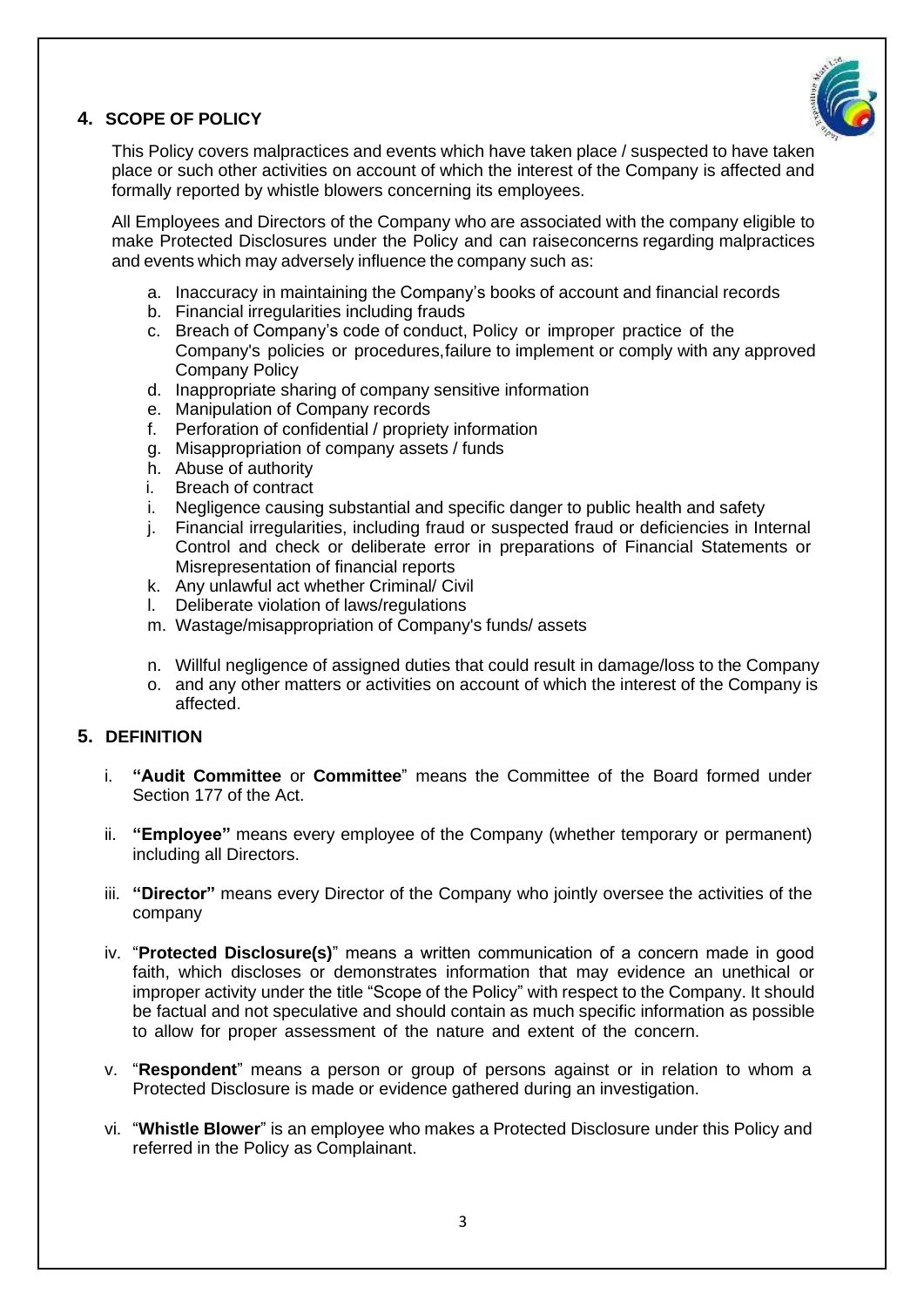

- vii. **"Alleged wrongful conduct"** shall mean violation of law, infringement of Company's rules, misappropriation of monies, actual or suspected fraud, substantial and specific danger to public health and safety or abuse of authority".
- viii. **"Disciplinary Action"** means any action that can be taken on the completion of / during the investigation proceedings including but not limiting to a warning, imposition of fine, suspension from official duties or any such action as is deemed to be fit considering the gravity of the matter
- ix. **"Good Faith"** An employee shall be deemed to be communicating in "good faith" if there is a reasonable basis for communication of unethical and improper practices or any other alleged wrongfulconduct. Good Faith shall be deemed lacking when the employee does not have personal knowledge on a factual basis for the communication or where the employee knew or reasonably should have known that the communication about the unethical and improper practices or alleged wrongfulconduct is malicious, false or frivolous.
- x. **"Investigators"** means those persons authorised, appointed, consulted or approached by the Vigilance Officer or the Whole Time Director (WTD) and includes the auditors of the Company and the police.
- xi. **"Subject"** means a person or group of persons against or in relation to whom a Protected Disclosure is made or evidence gathered during the course of an investigation.
- xii. **Vigilance Officer:** means an officer appointed to receive protected disclosures from whistle blowers, maintaining records thereof, placing the same before the nominated director for its disposal and informing the whistleblower the result thereof.

## **6. INTERPRETATION**

All other words and expressions used but not defined in the Policy but defined in the Companies Act, 2013 and/ or the rules and regulations made thereunder shall have the same meaning as respectively assigned to them in such Acts or rules or regulations or any statutory modification or re-enactment thereto, as the case may be.

#### **7. GUIDING PRINCIPLES OF THE VIGIL MECHANISM**

The company through the Audit Committee shall ensure effective implementation of vigil mechanism as under:

- Ensure protection of the whistle blower against victimization for the disclosures made by him/her.
- Ensure complete confidentiality of the whistle blower identity and the information provided by him/her.
- Ensure that the protected disclosure is acted upon within specified timeframes and no evidence is concealed or destroyed.
- Ensure that the investigation is conducted honestly, neutrally and in an unbiased manner.
- Ensure whistle blower would not get involved in conducting any investigative activities other than as instructed or requested by the Chairman of the Audit Committee.
- Ensure the Respondent or other involved persons in relation with the protected disclosure be given an opportunity to be heard.
- Ensure disciplinary actions are taken against anyone who conceals or destroys evidences related to protected disclosures made under this mechanism.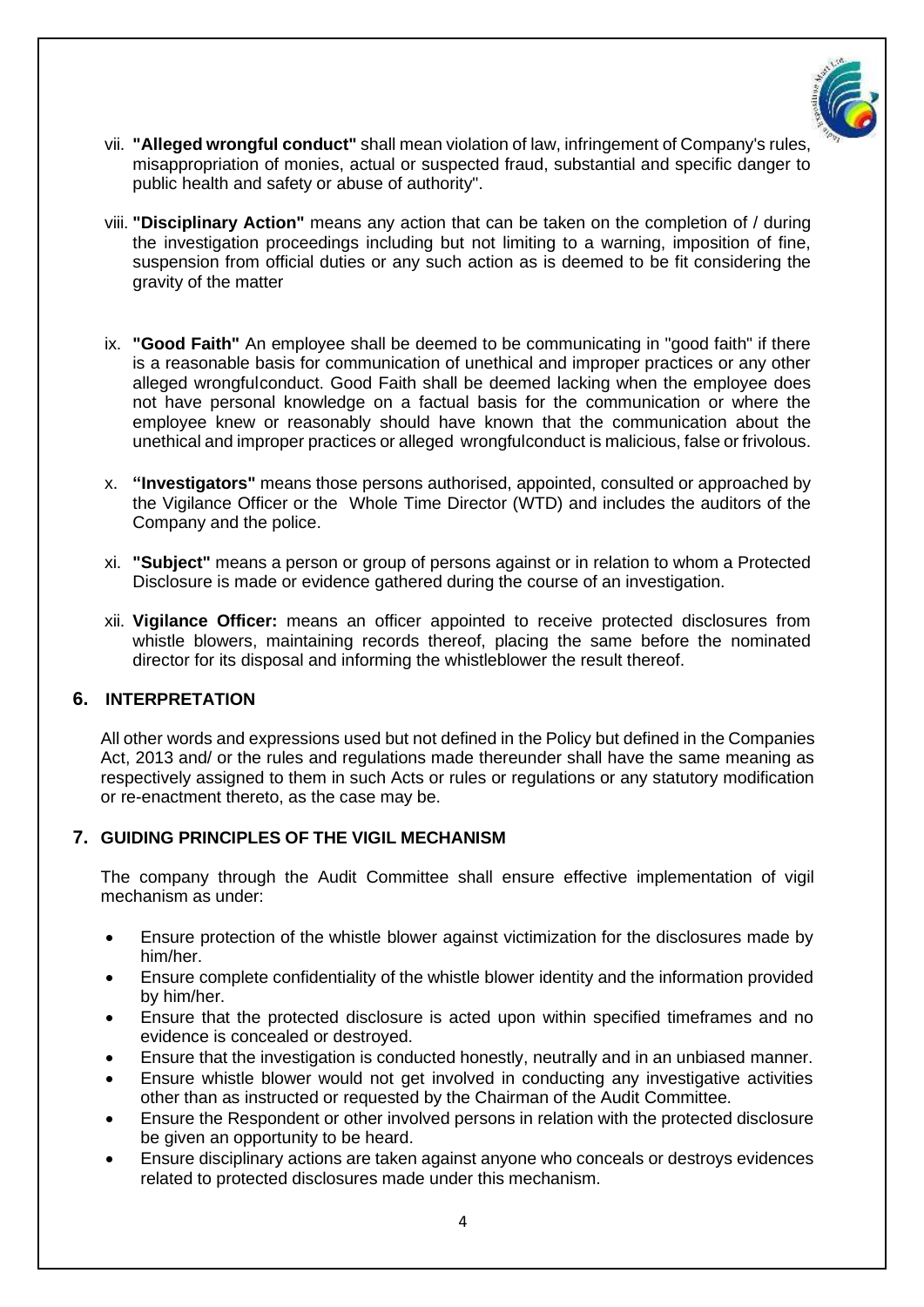## **8. ELIGIBILITY**



All Employees and Directors of the Company are eligible to make Protected Disclosures under the Policy. The Protected Disclosures may be in relation to all the matters related to the Company as specified in the title "Scope of Policy".

## **9. ANONYMOUS ALLEGATION**

Whistleblowers must put their names to allegations as follow-up questions and investigation may not be possible unless the source of the information is identified. Disclosures expressed anonymously willordinarily NOT be investigated.

## **10. DISQUALIFICATIONS**

- a) Whereas absolute protection will be rendered to the genuine Whistle blower from all kinds of unethical treatment as herein set out, any misuse of this protection will call for punitive action. Further, protection under this Policy would not mean protection from disciplinary action arising out of spurious claims knowingly made by a Whistle blower with a *mala fide* intention.
- b) Any repeated frivolous complaints being filed by a director or an employee of the company, the Audit Committee or suitable competent Investigator nominated by the Audit Committee may take suitable/disciplinary action against the concerned director or employee including reprimand.
- c) Whistle blowers, who make Protected Disclosures, which have been subsequently found to be *mala fide*, frivolous, baseless, malicious, or reported otherwise than in good faith, will be disqualified from reporting further Protected Disclosures under this Policy. In respect of such Whistle blowers, the Company/Audit Committee would reserve its right to take/recommend appropriate corrective action.

## **11. ROLE OF WHISTLEBLOWER**

The Whistleblower's role is that of a reporting party with reliable information. They are not requiredor expected to act as investigators or finders of facts, nor would they determine the appropriate corrective or remedial action that may be warranted in a given case.

Whistleblowers should not act on their own in conducting any investigative activities, nor do theyhave a right to participate in any investigative activities other than as requested by the Moral Inspectoror the Chairman of the Audit Committee or the Investigators.

## **12. ACCOUNTABILITIES - WHISTLE BLOWERS**

- Bring to early attention of the Company any improper practice they become aware of.Although they are not required to provide proof, they must have sufficient cause for concern. Delay in reporting may lead to loss of evidence and financial loss for the Company
- Avoid anonymity when raising a concern
- Follow the procedures prescribed in this policy for making a Disclosure
- Co-operate with investigating authorities, maintaining full confidentiality
- The intent of the policy is to bring genuine and serious issues to the fore and it is not intended for petty disclosures
- A whistleblower has the right to protection from retaliation
- Maintain confidentiality of the subject matter of the Disclosure and the identity of the persons involved in the alleged malpractice/violation. It may forewarn the Subject in case any important evidence is likely to be destroyed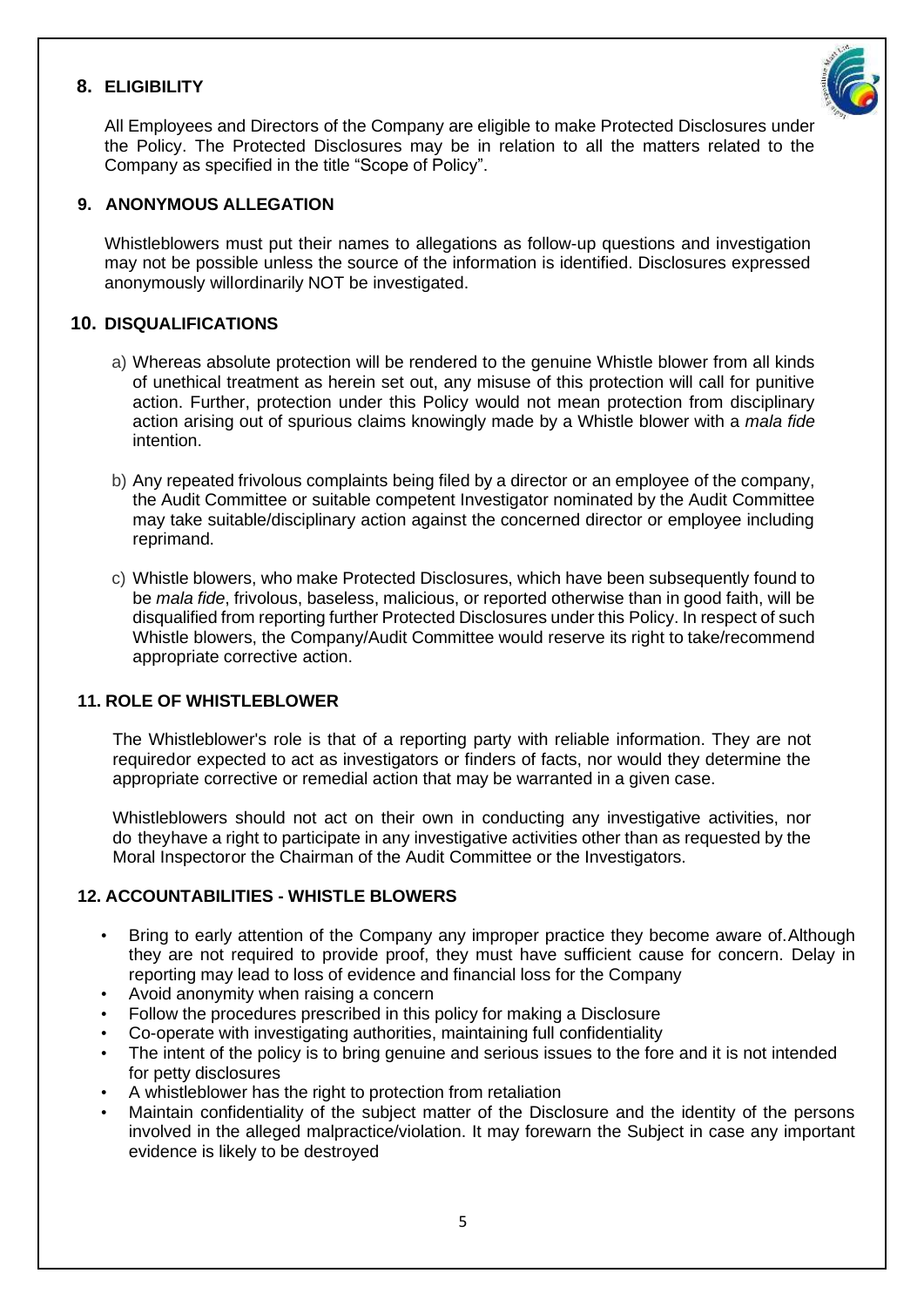

In exceptional cases, where the whistleblower is not satisfied with the outcome of the investigation carried out by the Vigilance Officer, he/she can make a direct appeal to the WTDof the Company. Where the whistleblower is not satisfied with the outcome of the investigation carried out the WTD of the Company.

## **13.REPORTING MECHANISM/ PROCEDURE**

a) All Protected Disclosures should be addressed to the Vigilance Officer of the Company or to the Chairman of the Audit Committee in exceptional cases or in cases where such protected disclosure is against the Vigilance Office. The contact details of the Vigilance Officer are given below:

#### **Mr, Sachin Kumar Sinha,**

Chief Financial Officer, India Exposition Mart Limited. Plot No. 23 –25 & 27- 29, Knowledge Park - II Gautam Budh Nagar, Greater Noida-201306Mob: 09650855488 email: cfo@indiaexpocentre.com

b) The Protected Disclosures under this policy should be addressed to the Chairperson of the Audit Committee of IEML for investigation at the following address:

> **Mr. Mukesh Gupta** Independent Director, India Exposition Mart Ltd. Plot No. 23 –25 & 27- 29, Knowledge Park - II Gautam Budh Nagar, Greater Noida-201306 Mob: 9810098961 Email [:guptam11@gmail.com](mailto:guptam11@gmail.com)

- c) Protected Disclosures should be reported in writing to ensure a clear understanding of the issues raised and should either be typed or written in legible handwriting in English or in the regional language of the place of employment of the Whistle Blower.
- d) The Protected Disclosure should be submitted in a closed and secured envelope and should be super scribed as "Protected disclosure under the Whistle Blower policy". Alternatively, the same can also besent through email with the subject "Protected disclosure under the Whistle Blower policy". If the complaint is not super scribed and closed as mentioned above, it will not be possible for the Audit Committee to protect the complainant and the protected disclosure will be dealt with as if a normal disclosure. In
- e) order to protect identity of the complainant, the Vigilance Officer will not issue any acknowledgement to the complainants and they are further advised not to write their name / address on the envelope and not to enter into any further correspondence with the Vigilance Officer. The Vigilance Officer shall assure that in case any further clarification is required he will get in touch with the complainant.
- f) The Protected Disclosure should be forwarded under a covering letter signed by the complainant, which shall bear theidentity of the Whistle Blower. The Vigilance Officer/ Chairman of the Audit Committee as the case may be, shall detach the covering letter bearing the identity of the Whistle Blower and process only the Protected Disclosure.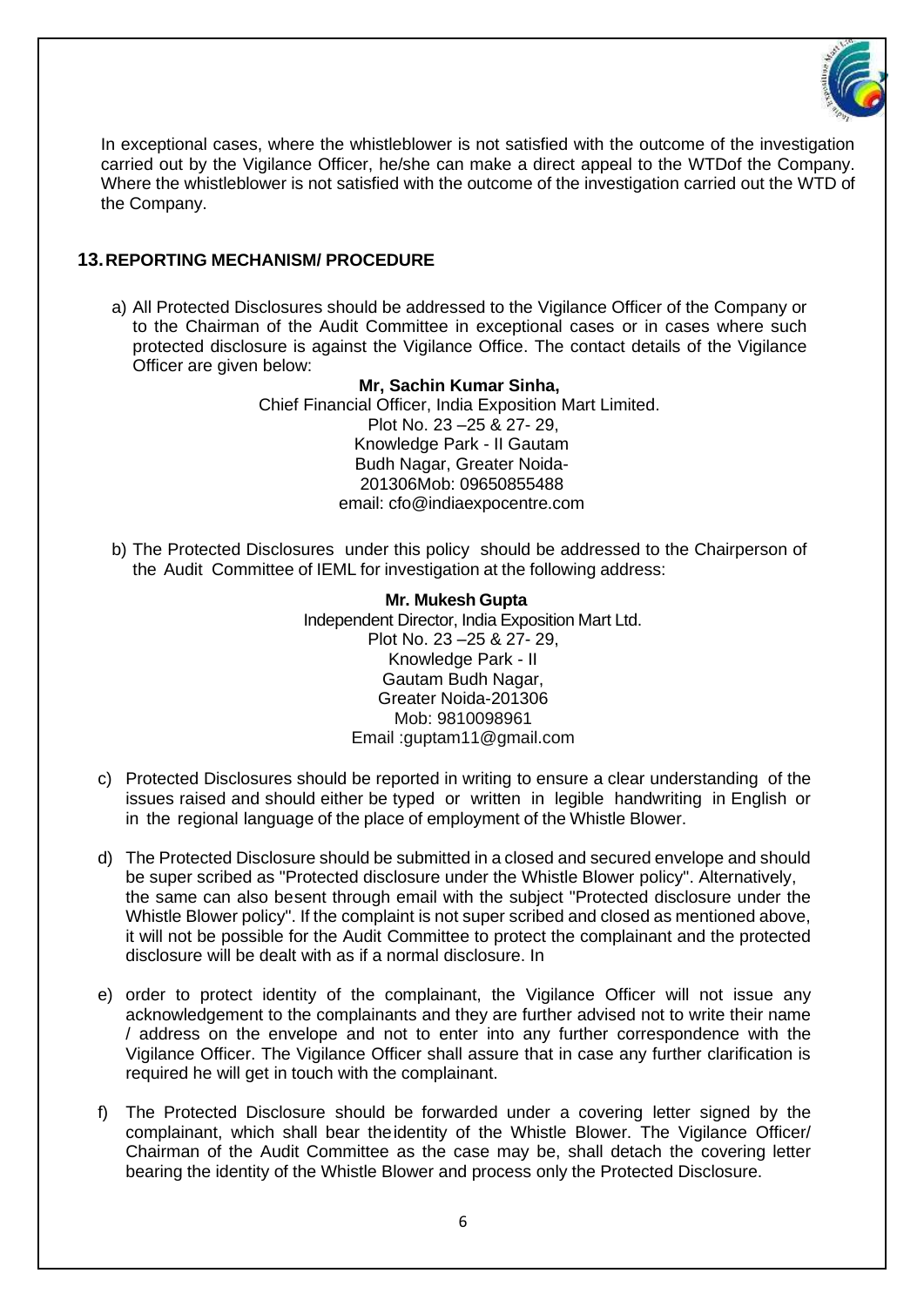g) Anonymous disclosure shall not be entertained under this policy and the vigilance officer or the chairman of Audit committee shall not be bound to act on such anonymous disclosures.



h) The Whistle blower shall be required to submit adequate and proper supporting towards the disclosure made.

## **14. INVESTIGATION**

- a) All Protected Disclosures reported under this policy will be thoroughly investigated by the Audit Committee or a suitable competent person as nominated by them who will investigate the claim under the authorization of the Audit Committee. If any member of the Audit Committee has a conflict of interest in any given case, then he/she should recuse himself/herself and the other members of the Audit Committee should deal with thematter on hand.
- b) The Audit Committee or the suitable nominated competent person may, as it may deem fit, consider engaging external investigators for the purpose of the investigation.
- c) The investigation would be carried out to determine the authenticity of the allegations and for fact-finding process. The outcome of the investigation may or may not support the conclusion of the Whistle Blower that an improper or unethical act was committed.
- d) Unless there are compelling reasons not to do so, subject(s) will be given the opportunity to respond to material findings contained in the investigation report. No allegation of wrongdoing against a subject(s) shall be considered as maintainable unless there is good evidence in support of the allegation.
- e) The investigation team will not consist of any member with possible involvement in the said allegation.
- f) During the investigation:
	- i) Audit Committee will have authority to take decisions related to the investigation.
	- ii) Any required information related to the scope of the allegation would be made available to the investigators/ team of investigators.
- g) At the outset, Respondents will be informed of the allegations of a formal investigation and will be allowed to submit their part during the investigation. Also,Respondents will be bound to co-operate with the Audit Committee, or the suitable nominated competent person and any other Investigators engaged to the extent that such co-operation does not compromise self-accusation protections available under the applicable laws.
- h) Subject(s) have a right to be informed of the outcome of the investigations. If allegations are not sustained, the Subject should be consulted as to whether public disclosure of the investigation results would be in the best interest of the Subject and the Company.
- i) Respondents will not in any case, interfere with the investigation or withhold, destroy, tamper with, any evidence related to the investigation, nor shall he/she influence, coach, threaten or intimidate any witness of the wrong done.
- j) Unless otherwise regarded mandatory, Respondents will be given an opportunity of being heard on material findings contained in an investigation report. No allegation of wrongdoing against a Respondent shall be considered as maintainable unless there is good indication/evidence in support of the allegation.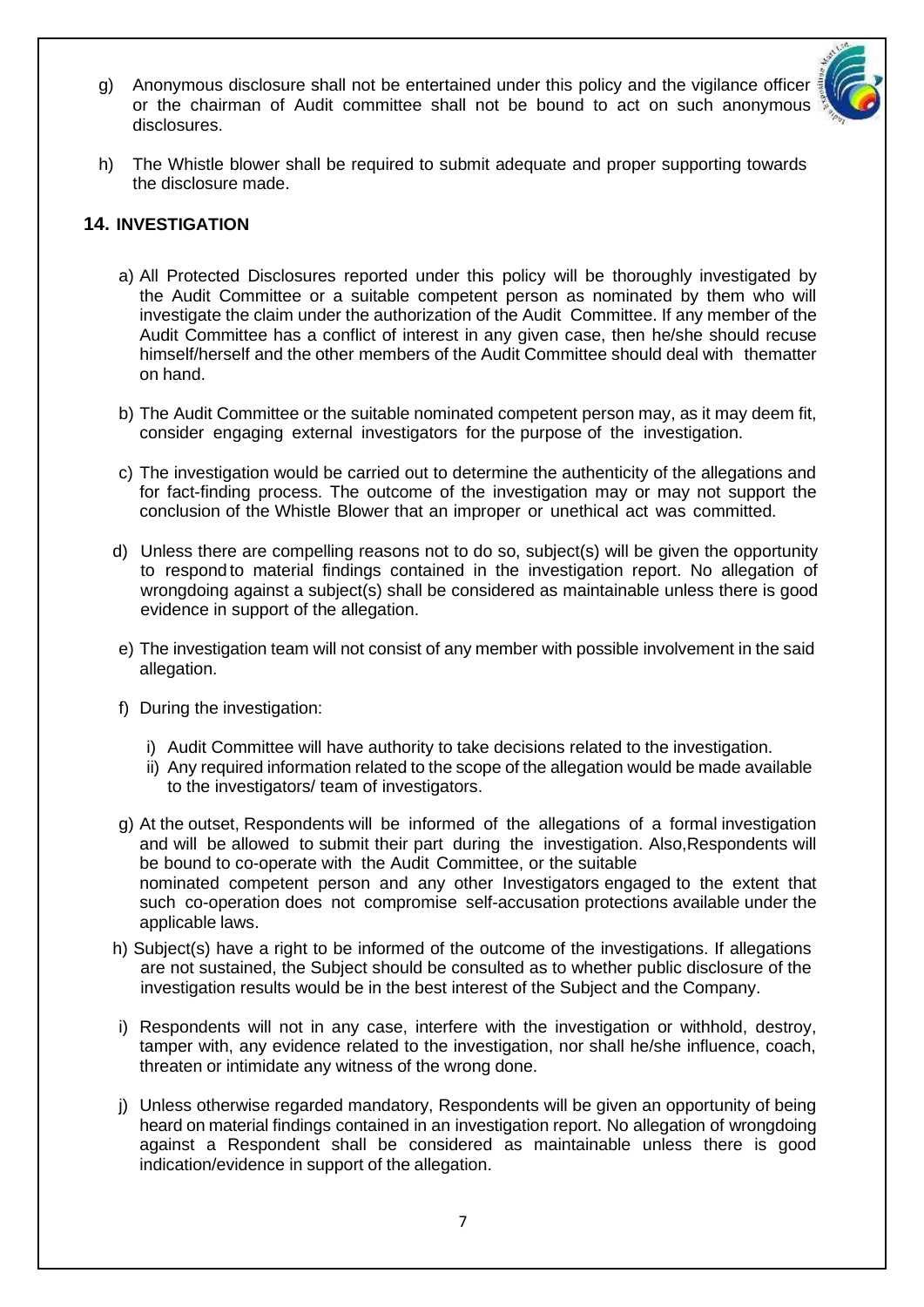

k) Endeavor shall be made to complete the investigation process within 45 days of the receipt of the Protected Disclosure.

The investigation shall be completed normally within 90 days of the receipt of the protected disclosure and is extendable by such period as the Audit Committee deems fit.

## **15. ROLE OF INVESTIGATOR**

- i. A structured approach should be followed to ascertain the creditability of the charge. Investigators shall conduct a process towards fact-finding and analysis. They shall derive their authority and access rights from the Audit Committee when acting within the course and scope of their investigation.
- ii. They shall ensure confidentiality and secrecy of the issue reported and Respondent is maintained.
- iii. Provide timely update to the Audit Committee on the progress of the investigation.
- iv. Ensure investigation is carried out in independent and unbiased manner.
- v. Document the entire approach of the investigation.
- vi. Investigation Report including the approach of investigation should be submitted to the Audit Committee with all the documents in support of the observations.
- vii.Technical and other resources as deemed fit, may be drawn upon as necessary to supplement the investigation. Investigators have a duty of fairness, objectivity, thoroughness, ethical behavior, and observance of legal and professional standards.

viii. Investigations will be launched only after a preliminary review which establishes that:

- the alleged act constitutes an improper or unethical activity or conduct, and
- either the allegation is supported by information specific enough to be investigated or matters that do not meet this standard may be worthy of management review, but investigation itself should not be undertaken as an investigation of an improper or unethical activity.

## **16. ACCOUNTABILITIES - VIGILANCE OFFICER AND INVESTIGATORS**

- Conduct the enquiry in a fair, unbiased manner;
- Ensure complete fact-finding;
- Maintain strict confidentiality;
- Decide on the outcome of the investigation.
- Recommend an appropriate course of action suggested disciplinary action, including dismissal, and preventive measures; and
- Minute Investigators' deliberations and document the final report

## **17. MAINTAINING SECRECY AND CONFIDENTIALITY**

IEML expects individuals involved in the review or investigation to maintain complete confidentiality. In case of instances of failure to maintain required confidentiality, the company may initiate disciplinary action against anyone found not complying with the below:

- i. Maintain complete confidentiality and secrecy of the matter. The matter should not be discussed in social gatherings or with individuals who are not involved in the review or investigation of the matter.
- ii. The matter should be discussed only to the extent or with the persons required for the purpose of completing the investigation.
- iii. Confidentiality of documents reviewed during the investigation should be maintained. Not keep the papers unattended anywhere at any time; and Keep the electronic mails / files under password.
- iv. Secrecy of the whistle blower, Respondent, protected disclosure, investigation team and witnesses assisting in the investigation should be maintained.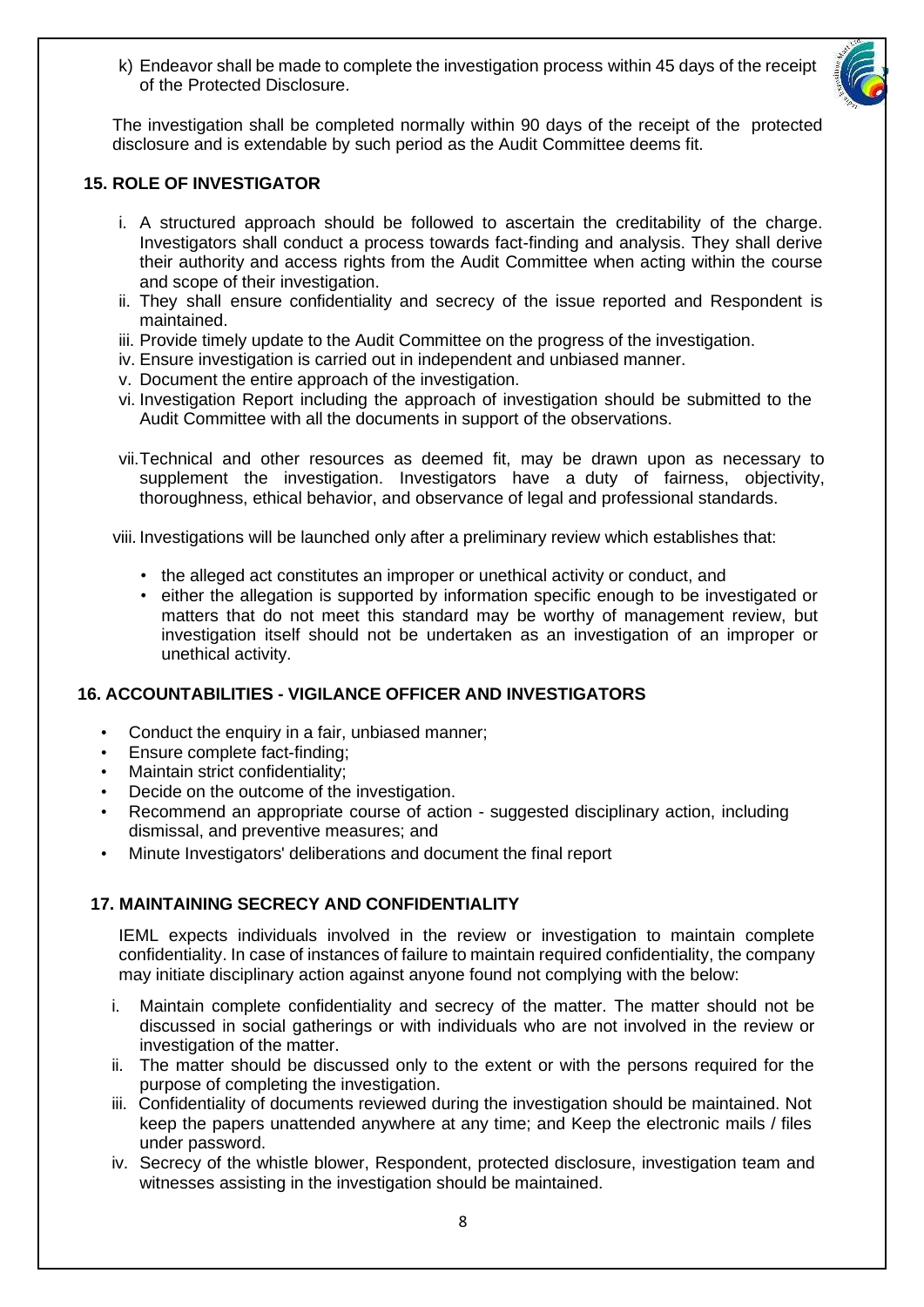All reports and records associated with Protected Disclosures are considered confidential information and access will be restricted to the Whistleblower and Vigilance Officer. Protected Disclosures and any resulting investigations, reports or resulting actions will generally not be disclosed to the public except as required by any legal requirements or regulations or by any corporate policy in place at that time



#### **18. RIGHTS OF A SUBJECT**

- $\triangleright$  Subjects have a right to be heard and the Whistle Officer must give adequate time and opportunity for the subject to communicate his/her say on the matter.
- $\geq$  Subjects have the right to be informed of the outcome of the investigation and shall be so informed in writing by the Company after the completion of the inquiry/ investigation process.
- ➢ Subjects have a right to consult with a person or persons of their choice, other than the Investigators and/ or the Whistle Blower.
- $\triangleright$  Subjects shall be free at any time to engage counsel at their own cost to represent them in the investigation proceedings. However, if the allegations against the subject are not sustainable, then the Company may see reason to reimburse such costs.

#### **19. PROTECTION**

- i. No unfair treatment will be meted out to a Whistle blower by virtue of his/ her having reported a Protected Disclosure under this policy. The company, as a policy, condemns, any kind of discrimination, harassment, victimization or any other unfair employment practice being adopted against Whistle blower. Complete protection will, therefore, be given to Whistle Blowers against any unfair practice like retaliation, threat or intimidation of termination / suspension of service, disciplinary action, transfer demotion, refusal of promotion or the like including any direct or indirect use of authority to obstruct the Whistle Blower's right to continue to perform his duties / functions including making further Protected disclosure.
- ii. The Company will take steps to minimize difficulties, which the Whistle Blower may experience as a result of making the Protected disclosure. Thus, if the Whistle blower is required to give evidence in criminal or disciplinary proceedings, the Company will arrange for the Whistle blower to receive advice about the procedure etc.
- iii. The identity of the Whistle blower shall be kept confidential to the extent possible and permitted under law. The identity of the Whistle blower will not be revealed unless he himself has made either his details public or disclosed his identity to any other office or authority. In the event of the identity of the Whistle Blower being disclosed, the Audit Committee is authorized to initiate appropriate action as per extant regulations against the person or agency making such disclosure.
- iv. Any other Employee assisting in the said investigation shall also be protected to the same extent as the Whistle Blower. Provided however that the Whistle blower before making a complaint has reasonable belief that an issue exists, and he has acted in good faith. Any complaint not made in good faith as assessed such by the Audit Committee shall be viewed seriously and the Whistle Blower shall be subject to disciplinary action as per the Rules / certified standing orders of the Company. This policy does not protect an employee from an adverse action taken independent of his disclosure of unethical and improper practice etc. unrelated to a disclosure made pursuant to this policy.
- v. A Whistle Blower may report any violations of the above clause to the Chairman of the Audit Committee, who shall investigate into the same and recommend suitable action to the management.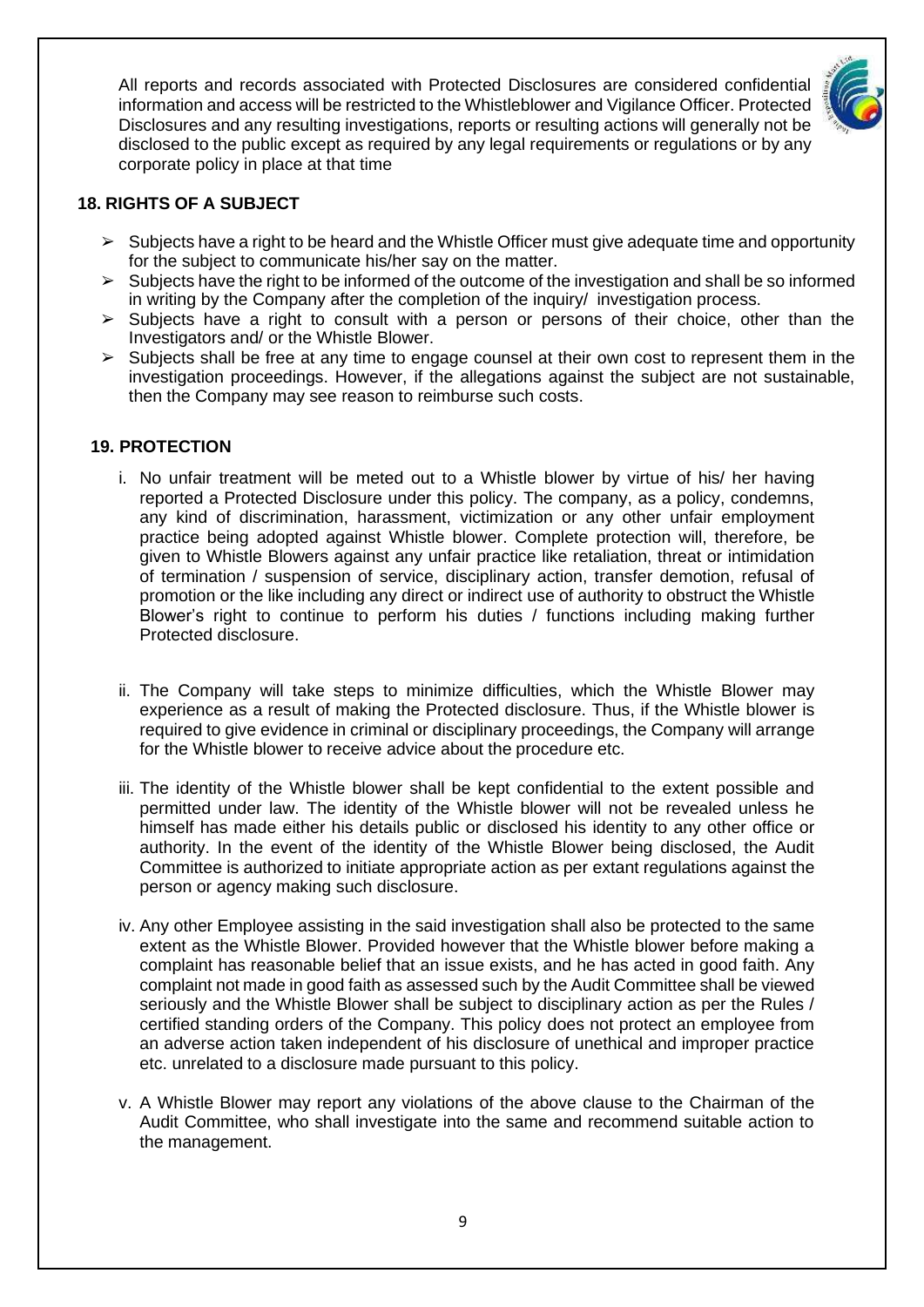

#### **20. ACCESS TO CHAIRMAN OF THE AUDIT COMMITTEE**

The Whistle Blower shall have right to access Chairman of the Audit Committee directly in exceptional cases and the Chairman of the Audit commit is authorized to prescribe suitable directions in this regard.

## **21. DECISION**

In case the Audit Committee or the suitable nominated competent person to conclude that an inappropriate, illegal or unethical act has been committed, the members and/or the Chairperson of the Audit Committee may advise the management of the company to:

- a) To reprimand, take disciplinary action, impose penalty/ punishment when the claim is proved against the respondent;
- b) To recommend termination or suspension of any contract or arrangement or transaction impaired by violation of such code of conduct.

It is clarified that any disciplinary or corrective action initiated against the Subject as a result of the findings of an investigation pursuant to this Policyshall adhere to the applicable personnel or staff conduct and disciplinary procedures.

#### **22. REPORTING**

The findings of the investigation should be submitted to the Audit committee by the investigator in form of a report along with all the supporting documents for their decision on regular basis about all Protected Disclosures referred to him/her since the last report together with the results of investigations, if any.

If the report of investigation appears to the unsatisfactory to the complainant, the complainant has the right to report the event to the appropriate legal or investigating agency.

In case the Subject is the Chairman / WTD of the Company, the Chairman of the Audit Committee afterexamining the Protected Disclosure shall forward the protected disclosure to other members of the Audit Committee if deemed fit. The Audit Committee shall appropriately and expeditiously investigate the Protected Disclosure.

A complainant who makes false allegations of unethical & improper practices or about alleged wrongful conduct of the subject to the Vigilance Officer or the Audit Committee shall be subject to appropriate disciplinary action in accordance with the rules, procedures and policies of the Company.

#### **23. EXCLUSIONS**

- a) Any mater related to dissatisfaction with appraisals and rewards or personal grievances of employees to be raised with the departmental head of HR of the company;
- b) Allegations towards Sexual harassment should be raised with the POSH/ICC Committee as any aspect related with it is covered under POSH policy.

#### **24. RETENTION OF DOCUMENTS**

All Protected Disclosures in writing or documented along with the results of Investigation relating thereto, shall be retained by the Company for a period of 8 (Eight) years or such other period as specified by any other law in force, whichever is more.